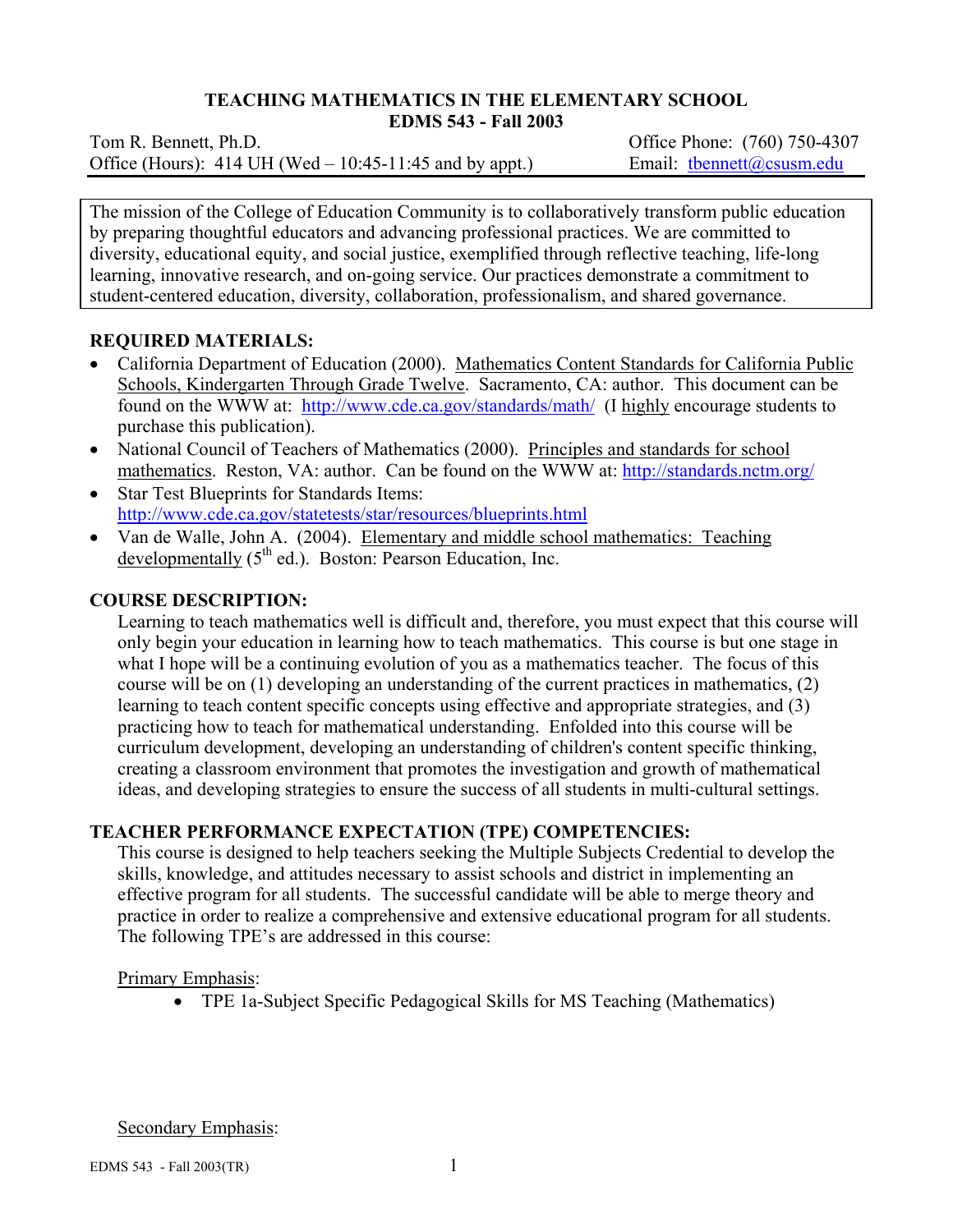- TPE 2-Monitoring Student Learning During Instruction
- TPE 3-Interpretation and Use of Assessments
- TPE 4-Making Content Accessible
- TPE 5-Student Engagement
- TPE 6a-Developmentally Appropriate Practices in Grades K-3
- TPE 6b-Developmentally Appropriate Practices in Grades 4-8
- TPE 6d-Developmentally Appropriate Practices for Special Education
- TPE 7-Teaching English Learners
- TPE 8-Learning About Students
- TPE 9-Instructional Planning
- TPE 10-Instructional Time
- TPE 11-Social Environment
- TPE 13-Professional Growth

## **INFUSED COMPETENCIES:**

CLAD: In 1992, the College of Education voted to infuse Cross-cultural, Language and Academic Development (CLAD) competencies across the curriculum. The CLAD competencies are attached to the syllabus and the competencies covered in this course are highlighted.

Authorization to Teach English Learners: This credential program has been specifically designed to prepare teachers for the diversity of languages often encountered in California public school classrooms. The authorization to teach English learners is met through the infusion of content and experiences within the credential program, as well as additional coursework. Students successfully completing this program receive a credential with authorization to teach English learners.

Technology: This course infuses technology competencies to prepare our candidates to use technologies, emphasizing their use in both teaching practice and student learning.

### **KEY ASSIGNMENTS**:

Reading Reflections (21%) - Each week students will write a "meaningful" one page reflection on the articles assigned to be read for that week. These reflections should clearly articulate your thoughts **on the articles** and discuss how you might **specifically apply** what you learned from the articles as a teacher in the classroom.

Student Interviews (24%) - You and one of your classmates will conduct a series of four different student interviews based on questions provided in class. For each interview, you will pose mathematical problems to any one student at a predetermined grade level. The purpose is to get you to begin thinking about students' mathematical understanding, to learn how to effectively pose questions and interpret the meaning of students' answers, and to provide you with an opportunity to interact with students.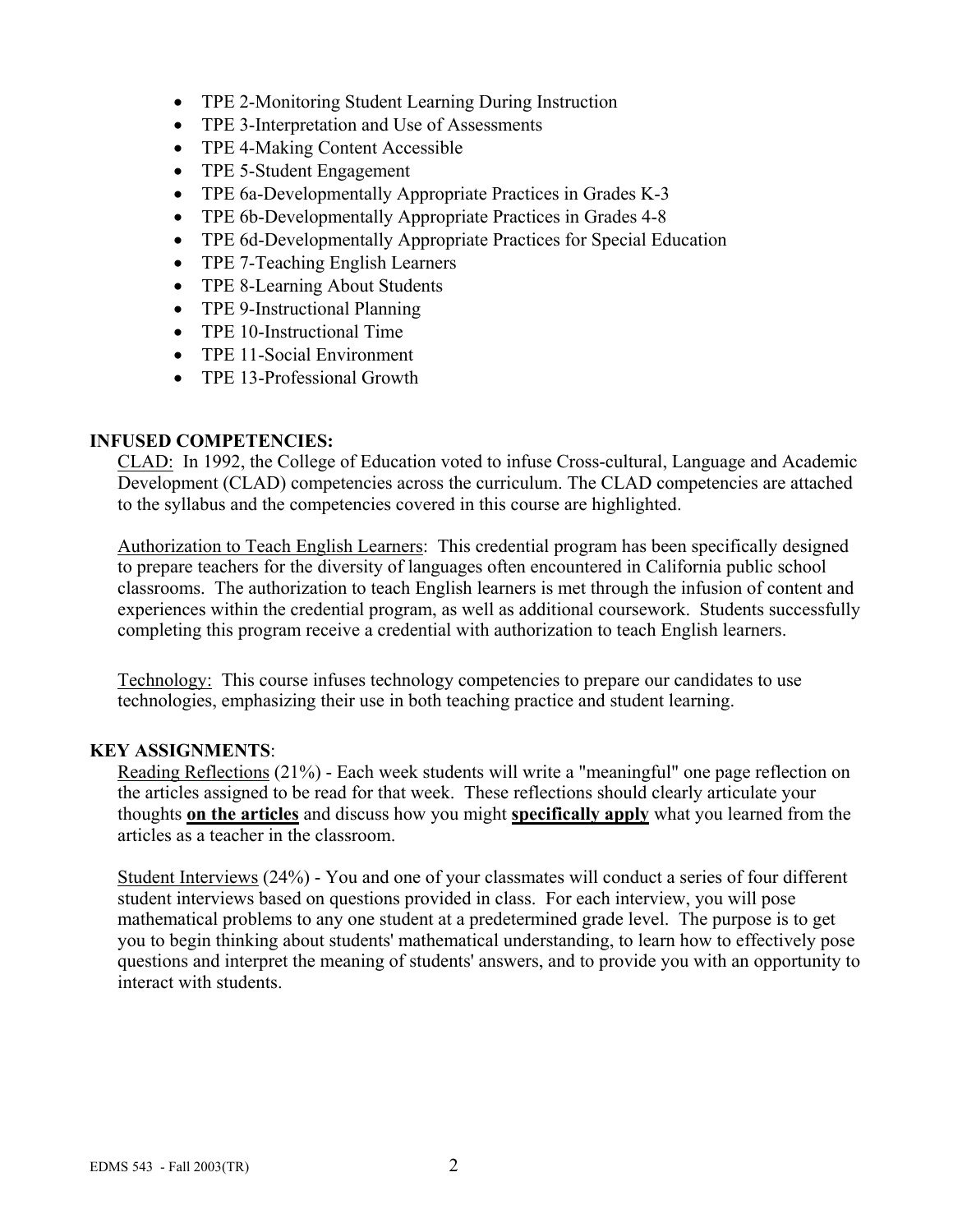Mathematical Resources & Lesson (35%)– Working in small groups, your team will first compile resources on a predetermined mathematical topic (20%) and then design a lesson that you will present in an elementary class (15%). The purpose of this activity is to help you learn how to design effective mathematical activities, to provide you with an opportunity to begin compiling mathematical resources, and to provide an opportunity for you to practice teaching mathematics.

Curriculum Assignment (20%)– Students will review the mathematics curriculum currently being used in their classroom (e.g., a textbook) at one grade level and write a short paper that investigates the curriculum alignment with the CA Content Standards and current high stakes assessments. Students will also provide their general thoughts and concerns related to the curriculum (e.g., how the curriculum might need to be altered to make strong connections between mathematical concepts and procedures).

### **GRADING SCALE:**

Grades will be based on the following grading scale:

A..............90 -100% B..............80 - 89% C..............70 - 79% D..............60 - 69% F..............Below 60%

## **ATTENDANCE POLICY:**

The attendance policy of the College of Education: Due to the dynamic and interactive nature of course in the COE, all students are expected to attend all classes and participate actively. At a minimum, students must attend more than 80% of class time, or s/he may not receive a passing grade for the course at the discretion of the instructor. If you miss two class sessions or are late (or leave early) more than three sessions, you cannot receive a grade of "A". If you miss three class sessions, your highest possible grade is a "C+". Should you have extenuating circumstances, contact the instructor as soon as possible. Please discuss with me any extenuating circumstances that will cause you to miss class prior to your absence. Attendance will be taken at each class session. Furthermore, grades on assignments turned in late will be lowered unless **prior arrangements** have been made with the instructor.

### **PLAGIARISM AND CHEATING:**

Please be sure to read and understand the university policy on plagiarism and cheating as it will be strictly enforced. Academic dishonestly will not be tolerated and will result in a failing grade for this course and will be reported to the University.

### **STUDENTS WITH DISABILITIES REQUIRING REASONABLE ACCOMMODATIONS:**

Students are approved for services through the Disabled Student Services Office (DSS). This office is located in Craven Hall 5205, and can be contacted by phone at (760) 750-4905, or TTY (760) 750-4909. Students authorized by DSS to receive reasonable accommodations should meet with their instructor during office hours or, in order to ensure confidentiality, in a more private setting.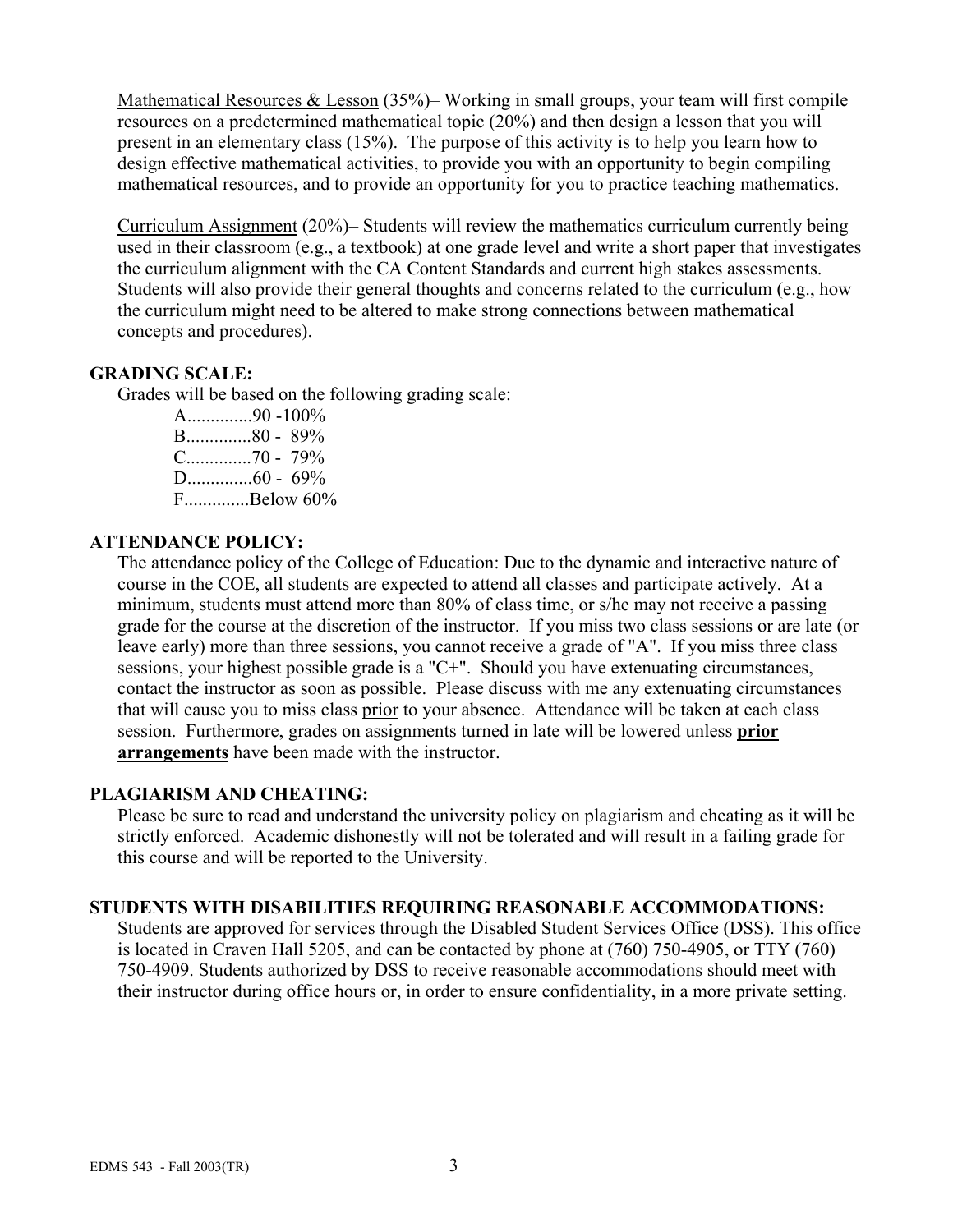# **SB2042 – AUTHORIZATION TO TEACH ENGLISH LEARNERS COMPETENCIES**

| <b>TEST 1: LANGUAGE</b>                                                                                                                             | <b>TEST 2: METHODOLOGY</b>                                                                                                     | <b>TEST 3:</b>                                                                                      |
|-----------------------------------------------------------------------------------------------------------------------------------------------------|--------------------------------------------------------------------------------------------------------------------------------|-----------------------------------------------------------------------------------------------------|
| <b>STRUCTURE</b>                                                                                                                                    |                                                                                                                                | <b>CULTURE</b>                                                                                      |
|                                                                                                                                                     | OF BILINGUAL, ENGLISH                                                                                                          |                                                                                                     |
| <b>AND</b>                                                                                                                                          | <b>LANGUAGE DEVELOPMENT,</b>                                                                                                   | <b>AND</b>                                                                                          |
| <b>FIRST- AND SECOND-</b>                                                                                                                           | <b>AND</b>                                                                                                                     | <b>CULTURAL DIVERSITY</b>                                                                           |
| <b>LANGUAGE DEVELOPMENT</b>                                                                                                                         | <b>CONTENT INSTRUCTION</b>                                                                                                     |                                                                                                     |
| I. Language Structure and Use:                                                                                                                      | I. Theories and Methods of Bilingual                                                                                           | I. The Nature of Culture                                                                            |
| <b>Universals and Differences</b>                                                                                                                   | <b>Education</b>                                                                                                               |                                                                                                     |
| (including the structure of English)                                                                                                                |                                                                                                                                |                                                                                                     |
| A. The sound systems of language                                                                                                                    | A. Foundations                                                                                                                 | A. Definitions of culture                                                                           |
| (phonology)                                                                                                                                         |                                                                                                                                |                                                                                                     |
| <b>B.</b> Word formation (morphology)                                                                                                               | <b>B.</b> Organizational models: What works<br>for whom?                                                                       | <b>B.</b> Perceptions of culture                                                                    |
| C. Syntax                                                                                                                                           | C. Instructional strategies                                                                                                    | C. Intragroup differences (e.g., ethnicity,<br>race, generations, and micro-<br>cultures)           |
| <b>D.</b> Word meaning (semantics)                                                                                                                  | II. Theories and Methods for<br><b>Instruction In and Through English</b>                                                      | D. Physical geography and its effects<br>on culture                                                 |
| E. Language in context                                                                                                                              | A. Teacher delivery for both English<br>language development and content<br>instruction                                        | E. Cultural congruence                                                                              |
| F. Written discourse                                                                                                                                | B. Approaches with a focus on English<br>language development                                                                  | II. Manifestations of Culture:<br><b>Learning About Students</b>                                    |
| G. Oral discourse                                                                                                                                   | C. Approaches with a focus on<br>content area instruction (specially<br>designed academic instruction<br>delivered in English) | A. What teachers should learn about<br>their students                                               |
| H. Nonverbal communication                                                                                                                          | D. Working with paraprofessionals                                                                                              | B. How teachers can learn about their<br>students *                                                 |
| II. Theories and Factors in First- and<br><b>Second-Language Development</b>                                                                        | III. Language and Content Area<br><b>Assessment</b>                                                                            | C.How teachers can use what they<br>learn about their students<br>(culturally responsive pedagogy)* |
| A. Historical and current theories and<br>models of language analysis that<br>have implications for second-<br>language development and<br>pedagogy | A. Purpose                                                                                                                     | III. Cultural Contact                                                                               |
| <b>B.</b> Psychological factors affecting first-<br>and second-language development                                                                 | <b>B.</b> Methods *                                                                                                            | A. Concepts of cultural contact                                                                     |
| C. Socio-cultural factors affecting first-<br>and second-language development                                                                       | C. State mandates                                                                                                              | <b>B.</b> Stages of individual cultural contact                                                     |
| D. Pedagogical factors affecting first-<br>and second-language development                                                                          | <b>D.</b> Limitations of assessment                                                                                            | C. The dynamics of prejudice                                                                        |
| E. Political factors affecting first- and<br>second-language development                                                                            | E. Technical concepts                                                                                                          | D. Strategies for conflict resolution                                                               |
|                                                                                                                                                     |                                                                                                                                | IV. Cultural Diversity in U.S. and CA                                                               |
|                                                                                                                                                     |                                                                                                                                | A. Historical perspectives                                                                          |
|                                                                                                                                                     |                                                                                                                                | <b>B</b> . Demography                                                                               |
|                                                                                                                                                     |                                                                                                                                | C. Migration and immigration                                                                        |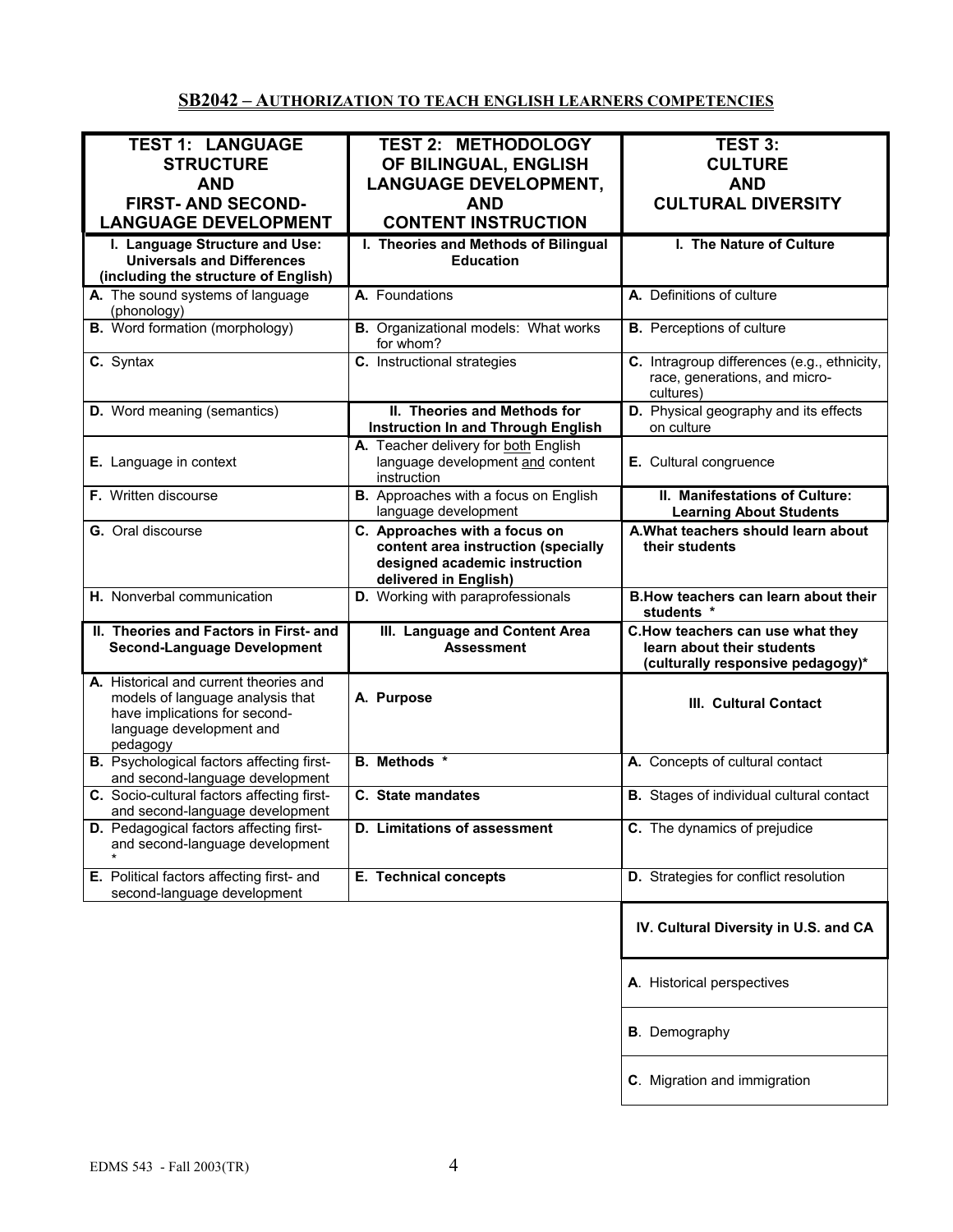|                         |                                                       | <b>Assignment to be Completed BEFORE</b>    |
|-------------------------|-------------------------------------------------------|---------------------------------------------|
| <b>Date</b>             | <b>Session Number and Topic</b>                       | <b>Class Session</b>                        |
| Tue<br>9/2/03           | 1. Introduction to Mathematics Education              | Van de Walle ch. 2                          |
| <b>Thurs</b>            |                                                       |                                             |
| 9/4/03                  | 2. Developing Mathematical Understanding              | Van de Walle ch. 3                          |
| <u>Tue</u>              |                                                       |                                             |
| 9/9/03                  | 3. Problem Solving                                    | Van de Walle ch. 4; (Choate ch. 11)         |
| <b>Thurs</b><br>9/11/03 | 4. Standards                                          | CA Content Standards/NCTM Assignment        |
| Tue                     |                                                       | <b>Assigned Readings:</b>                   |
| 9/16/03                 | 5. Lesson Study & Working Groups                      | (http://www.lessonresearch.net)             |
| <b>Thurs</b>            |                                                       |                                             |
| 9/18/03                 | 6. Instructional Practices                            | Van de Walle ch. 6, 7                       |
| Tue                     |                                                       | Van de Walle ch. 5; Assigned Article(s)     |
| 9/23/03                 | 7. Assessment & Conducting Student Interviews         | *Textbook Selection for Curr. Assgn Due     |
| Thurs                   |                                                       |                                             |
| 9/25/03                 | 8. Technology                                         | Van de Walle ch. 8                          |
| Tue                     |                                                       | Van de Walle ch. 9, 10, 11, 13, (Choate ch. |
| 9/30/03                 |                                                       | 10)                                         |
|                         | 9. Addition and Subtraction                           | *Student Interview #1 Due Today             |
| <b>Thurs</b>            |                                                       | (Reading integrated with Session 9)         |
| 10/2/03                 | 10. Multiplication and Division                       | *Mult/Div Interview Due (option 2)          |
| Tue                     |                                                       | Van de Walle ch. 12, 14                     |
| 10/7/03                 | 11. Number Concepts                                   | *Number Concepts Interview Due (option 2)   |
| Thurs                   |                                                       | Van de Walle ch. 15, 16, 17, 18             |
| 10/9/03                 | 12. Fractions, Decimals, Percents, Ratio & Proportion | *Fractions Interview Due (option 3)         |
| Tue                     |                                                       | Van de Walle ch. 22, 23                     |
| 10/14/03                | 13. Algebraic Thinking                                | *Algebra Interview Due (option 3)           |
| Thurs                   |                                                       | Van de Walle ch. 19, 20                     |
| 10/16/03                | 14. Measurement & Geometry                            | *Meas/Geo Interview Due (option 4)          |
| Tue                     |                                                       | Van de Walle ch. 21                         |
| 10/21/03                | 15. Data Analysis & Probability                       | *Data Anal/Prob Interview Due (option 4)    |
| <b>Thurs</b>            |                                                       | <b>Bring Questions to Ask</b>               |
| 10/23/03                | 16. Wrap-up                                           | *Curriculum Assignment Due Today            |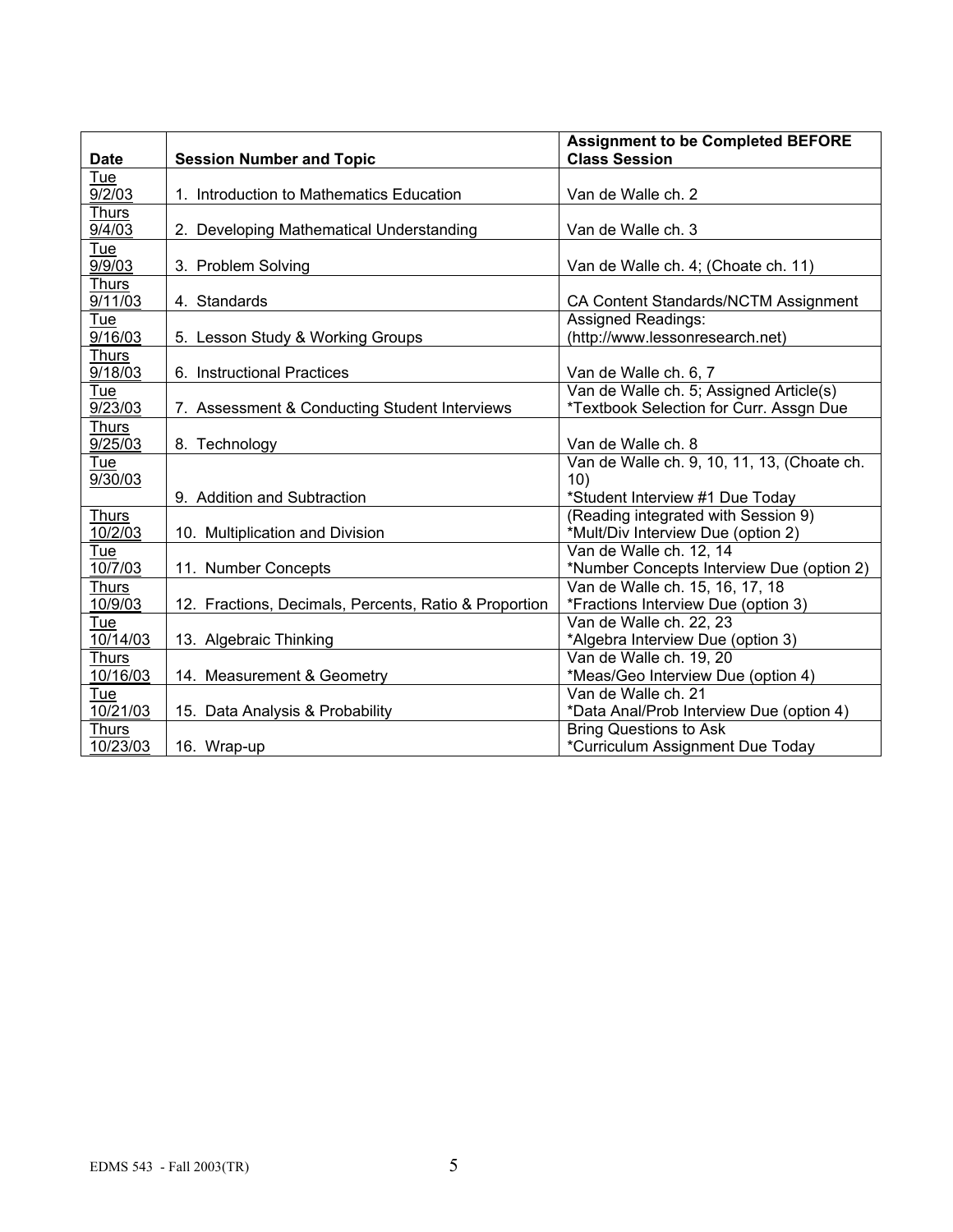#### **STUDENT INTERVIEW GUIDELINES**  EDMS 543

Student interviews are designed to provide students with opportunities to focus on a single child's thinking about mathematics. It will also help students to improve their use of inquiry for assessment purposes and to better understand elementary level students with different understandings.

I recommend that students work together with a partner on these interviews. As a pair, you would interview one child for each content interview and together write up your evaluation of the student (please also submit the child's written work attached to your paper).

## **Prior to the interview**

- You should arrange with a teacher (or parent of a child you know) to interview one child for 20-30 minutes in a quiet place outside the classroom, if possible.
- Provide the teacher with some understanding of what the interview will contain and see if he/she has any thoughts about how this child will do on the assessment.
- Develop a list of questions you may want to use if the child is not forthcoming with a response. For example, if the child says "I just knew it", you might respond with "What did you think about first?" or "If you were helping a friend, how would you explain what you did?"

## **During the interview**

Work with the child individually. Begin the interview by informing the child that you will be giving him/her a series of math problems to solve and that you are interested in his/her thinking process and in the strategies s/he uses to solve these problems. Inform the child that s/he can solve the problems in any way s/he wants. Please remind the child that the interview is voluntary and that s/he can end the interview at any time (if a student does end early then please find another willing student). Do everything you can to help make the child comfortable.

Orally provide the child with each problem, posing them one at a time, you received from class and provide him/her with sufficient time to complete each problem. You may also want to provide the child with a written copy of each problem.

After the child answers each problem you should ask a variety of questions that will help you to better understand the child's thinking and to assess his/her mathematical understanding. **You will want to note the questions you ask and the child's responses** and it may be necessary to ask the child to wait while you are writing -- it is OK to ask the child to wait. **You should not tape-record/video-tape the interview without parental permission**.

# **During the interview, be sure to consider the following:**

- The best thing you can be is genuinely curious. Remember the point of the interview is to discover how the child thinks -- *NOT* to guide the child to the correct answer (try to fight the urge to be "teacher").
- Be careful to respond similarly to correct and incorrect answers. Be curious about all solution strategies -- not just the ones leading to incorrect solutions.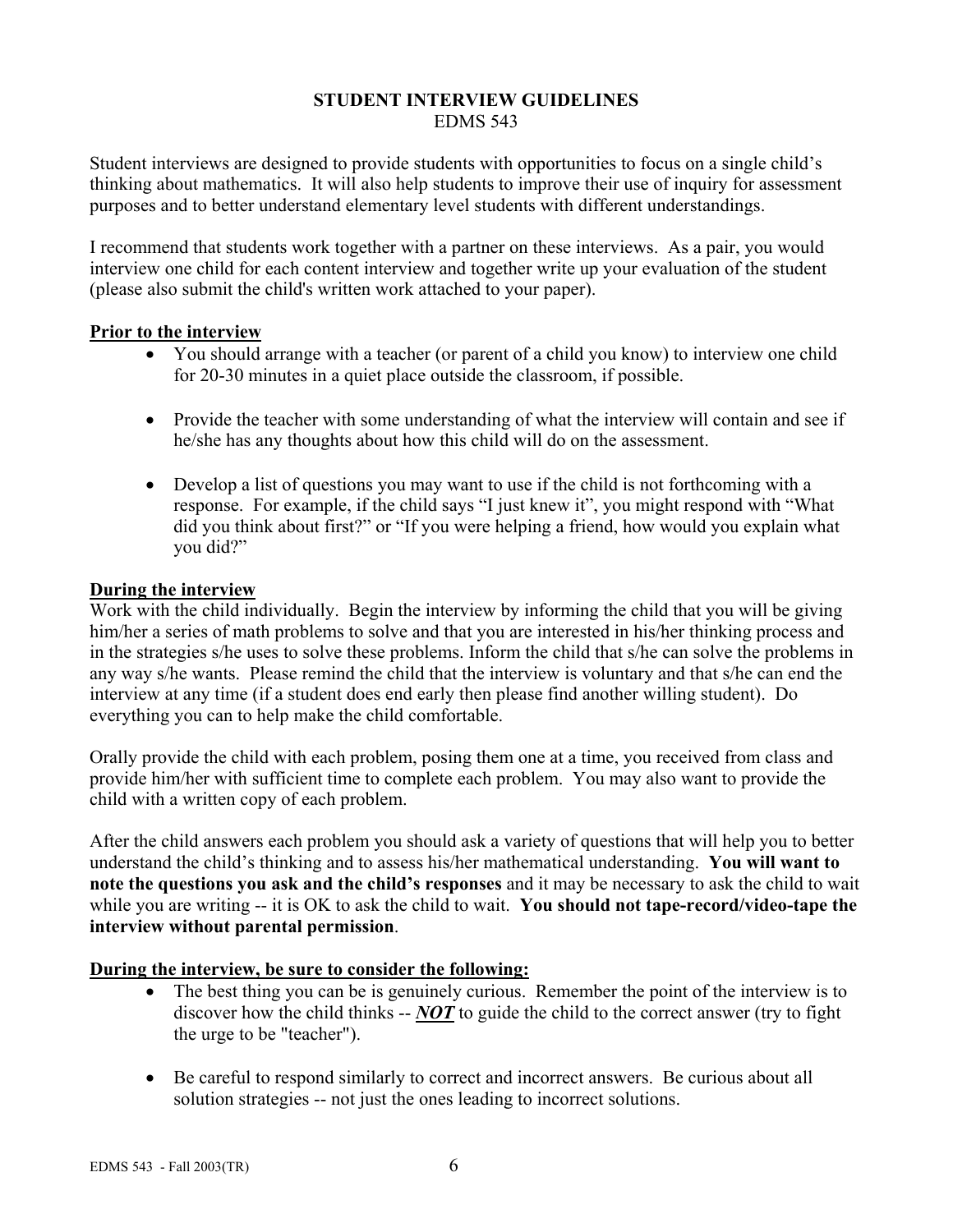- Your primary role is to listen. Make sure you allow enough "wait time" -- children need time to think before answering.
- Make sure the child feels comfortable during the entire interview. If the child clearly cannot answer a problem, move on to the next problem. If you feel that the child is really struggling and frustrated, you may want to end the interview or give the child a problem you are fairly certain s/he can solve and then end the interview. If you cut an interview short because of student difficulty, be sure to discuss your reasoning in your write-up.

#### **After the interview**

You (and your partner) should **together** write no more than a two page reflection that includes a brief discussion on each of the following two points:

- What specifically did you learn about this child's mathematical understanding? Here you will want to make some claims about the mathematics your student understands or doesn't understand. I am looking for more of an explanation than just your student could or couldn't solve a particular problem.
- What specifically might you do for this child if you were his/her teacher? Here you might want to include discussions about such issues as curriculum, instructional strategies, etc.

### **Grading:**

Each interview will be worth a total of 6 points (24 points (or 24%) total). More specifically, I will be looking for nicely written papers that clearly and specifically express what you learned about: 1) the child's mathematical understanding and 2) what you would do next for this child if you were his/her teacher (again be specific here). For example, you might recognize that this student lacks a conceptual understanding of multiplication – so as this child's teacher you might want to pose meaningful problems related to multiplication, etc.

\*NOTE: When you turn in your write-up, you should also include the child's written work (if it exists) and without the student's "actual" name listed.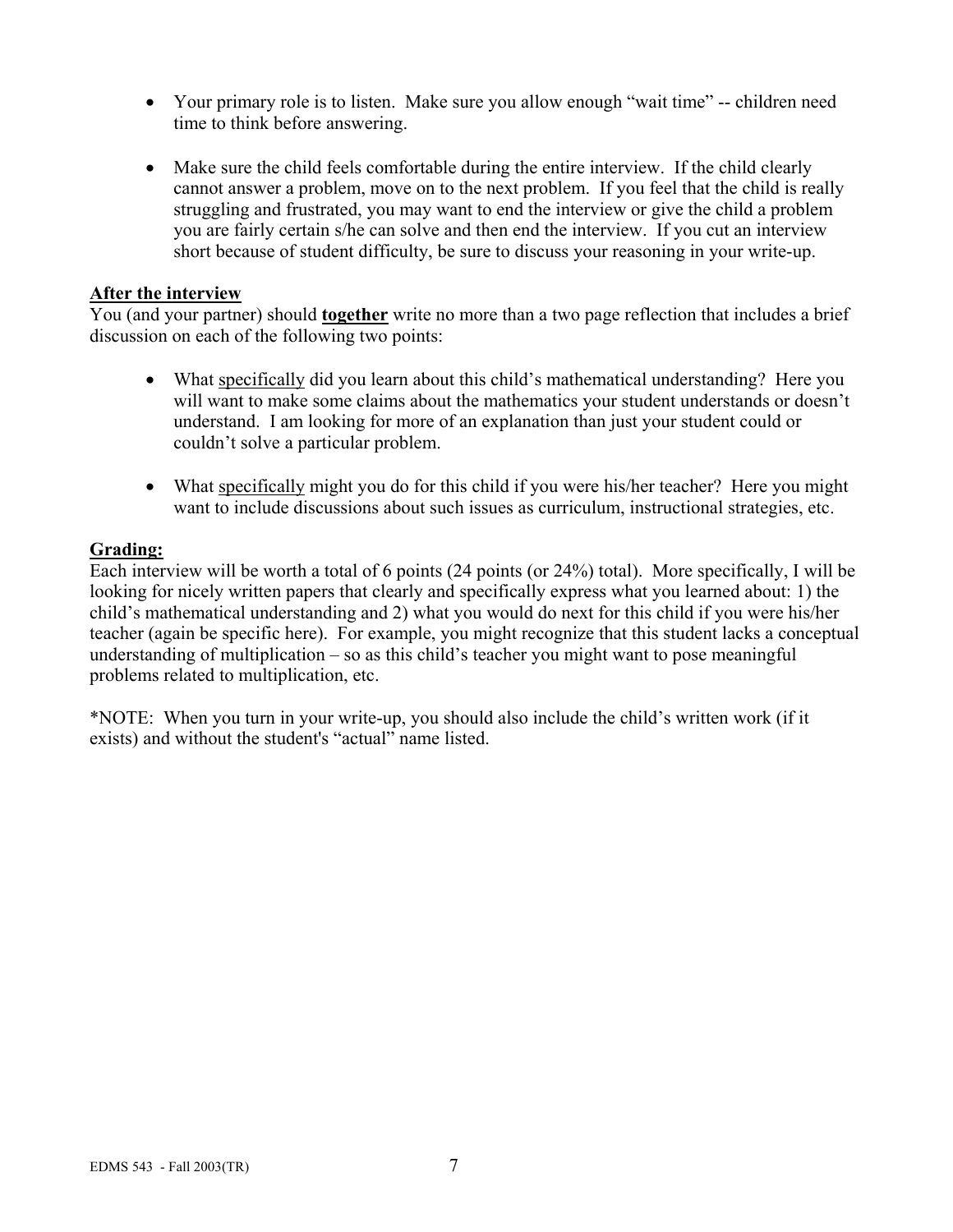### **MATHEMATICAL RESOURCES ASSIGNMENT**  EDMS 543

In preparation for your Classroom Presentation Assignment, your "content group" will construct an Annotated List of Resources that your fellow colleagues will find helpful when teaching your mathematical topic to students. Your list should include resources that directly relate to your mathematical topic (e.g., algebra, geometry, etc.). For example, you should include such things as children's literature, teacher support materials, manipulatives, WWW locations, research articles, videos or movies, software, etc. Please include any useful information that you find when researching your topic so that your colleagues can learn from your work (but do not include duplicated pages from teacher workbooks, rather provide citations along with short descriptions of your resources). I will be looking to find well- constructed packets of information. If you partition the workload it should not be an overwhelming task. If each group prepares a packet of materials that is filled with important resources, and we share that information in class, then you will each have a wealth of information on some of the important mathematical resources for use when you teach! A general "rule of thumb" might be for your group to try and find 10 resources in each of the areas mentioned. Some topics will naturally have more resources than other topics.

Your group will need to turn in one nicely prepared copy of your List of Resources in on the day of your group presentation. Your group should also be prepared to make a 5 minute presentation that highlights some of the resources you found (consider bringing in a few of the items that you found most helpful when planning your presentation and resources for these materials).

This project is purposefully open-ended in the hopes that you will go out and find some great resources for your mathematical topic and for your presentation. You should talk with your master teachers, use the internet, and make use of materials I provide. However, if you have any questions or challenges finding resources, please be sure to ask (I am happy to provide support…I want these to be good so they are good resources)!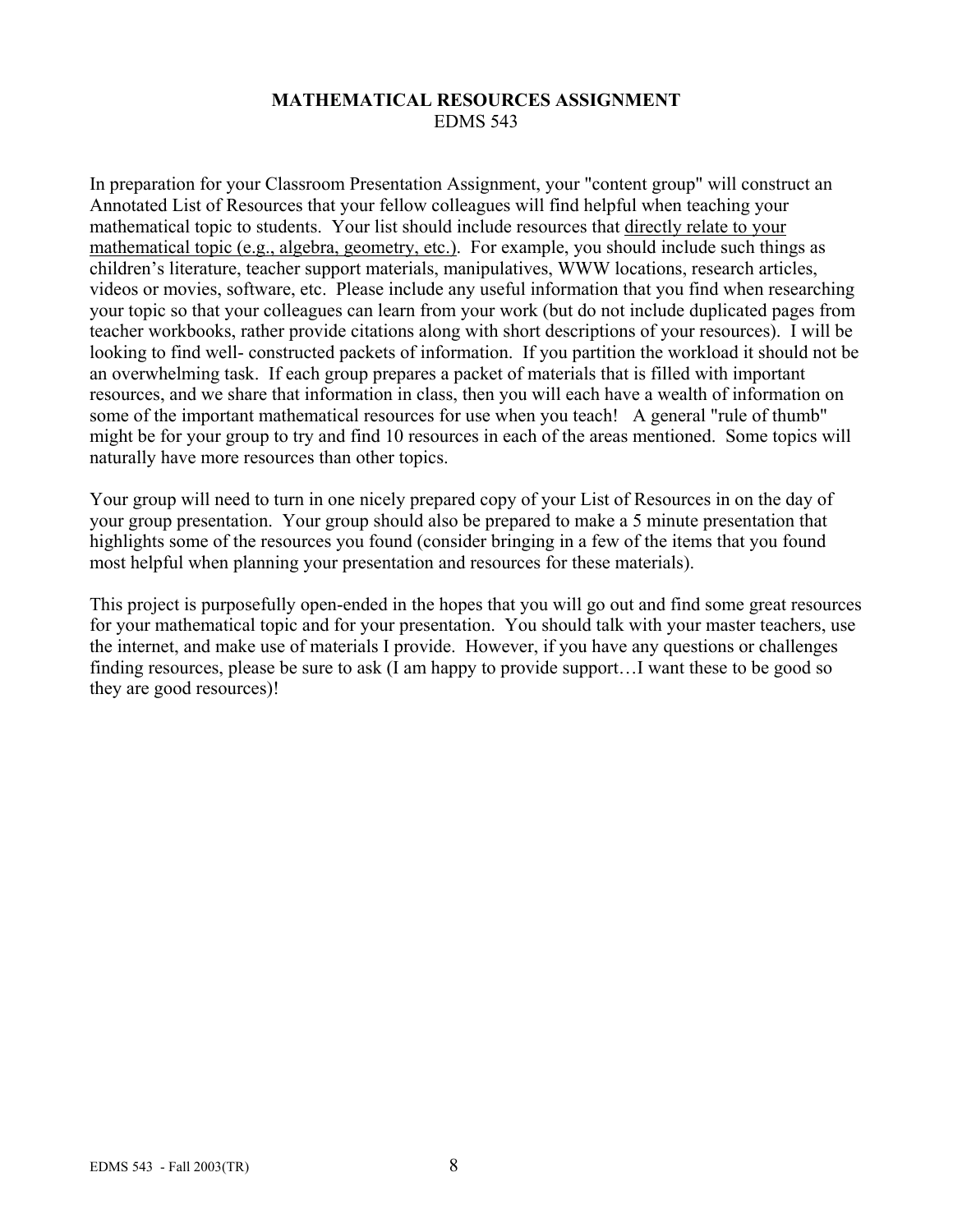## **DESIGNING & TEACHING A LESSON IN MATHEMATICS**  EDMS 543

Students will participate in small groups (approximately four to six students) to design, construct, and teach a single lesson on an assigned mathematical topic. The lesson will be designed for use with children at a specific grade level (based on the grade level of the cooperating teacher). The purpose of this activity is to help you learn how to design effective mathematical lessons for a specific group of students, learn where to find mathematical resources, provide you with an opportunity to practice teaching mathematics and to receive feedback, and to learn how to effectively collaborate with colleagues in order to improve your teaching.

### Plan of Action:

When planning your lesson, each group should:

- 1. Clearly identify the objective(s) of your lesson within the context of the overall goals and objectives of the unit. Similar to the Japanese Lesson Study process, your group might also want to identify a specific problem or issue that needs resolution.
- 2. Identify students' prior knowledge before making decisions about curriculum and instructional practices.
- 3. Consider whether your curriculum clearly brings forward your mathematical objective(s) and what, if any, alterations are necessary. Furthermore, your lesson must be consistent with the Mathematics Framework for California Public Schools (e.g., Content Standards).
- 4. Each group will be required to meet with me at least one time prior to the date of your presentation (this is not to say that we can only meet once!). One of the primary purposes of this activity is to provide me with an opportunity to work with each of you on a more individual basis so that I can help you learn to design effective mathematical activities. I will be happy to provide you with suggestions after you have given it some thought.
- 5. Make sure that each member of the group participates fully in the design and implementation of the lesson and that the workload is shared equitably. As part of your written report, each member must include a short written evaluation that describes the contributions made by each member of the group (indicating whether the workload was shared fairly among the members of the group).
- 6. On the day your topic is to be discussed in class, your group will turn in a lesson plan for your activity (using the format discussed in your Curriculum & Instruction Course), a reflection of your group's collaboration process and the teaching of your lesson, and a paragraph from each member that describes how the workload was shared. Each group will email a copy of your lesson plan and mathematical resources to each of your classmates for their teaching files.
- 7. Each group will either show a short snippet of your actual lesson to the class for discussion or will allow others to observe the actual lesson (we will discuss the options).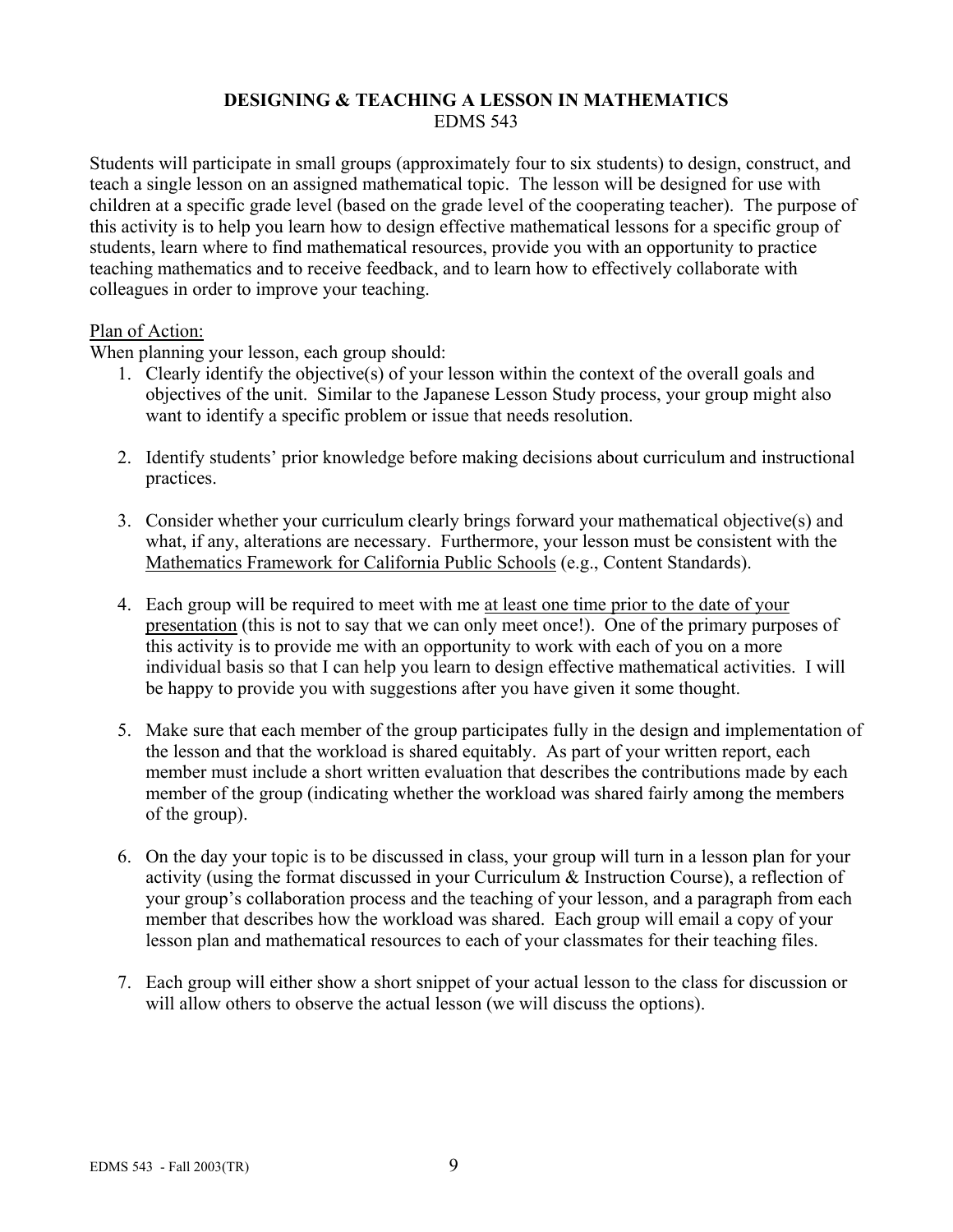# **Grades:**

For this activity, which will be worth a total of 15 points (15%), I am as interested in the process your group goes through as much as the final product. I want this to be an opportunity for you to learn such things as where to go for mathematical resources, to learn how to prepare lesson plans and what to consider when writing a lesson plan, to recognize the many challenges of teaching mathematics, to learn how to reflect and critique lessons, and to begin to understand the importance of on-going professional development opportunities. Your grade on this assignment will be based on the following:

• The design of your lesson plan. For example, adheres to identified lesson plan format described in your Curriculum and Instruction course, adheres to the California Content Standards, makes good use of student thinking, is grade appropriate, is sensitive to the needs of all students, and includes a plan for assessment, etc.

• The level of collaboration among the members of your group, the depth of your reflections (collaboration and teaching of the lesson), and what you learned from this process. You must be willing to take risks, commit yourself fully to this process, and desire to learn as much as possible from others and from the process. The success of this lesson depends on how much YOU put into this activity!

• As discussed earlier, each member of the group will need to include a short paragraph that describes how the work was shared among the members of the group (was the work shared fairly?). If the overall group identifies one member that did not fairly contribute to the final product then I will likely lower the grade of that individual (please work together and share the workload).

• Although the actual presentation of the lesson will NOT be factored into your grade, each group will receive feedback. I believe that this is a time for you to try things out and to make mistakes, not to be judged. Don't be afraid to take some risks and to make mistakes.

# **\* If anything is unclear or if you ever have questions, please ASK me.**